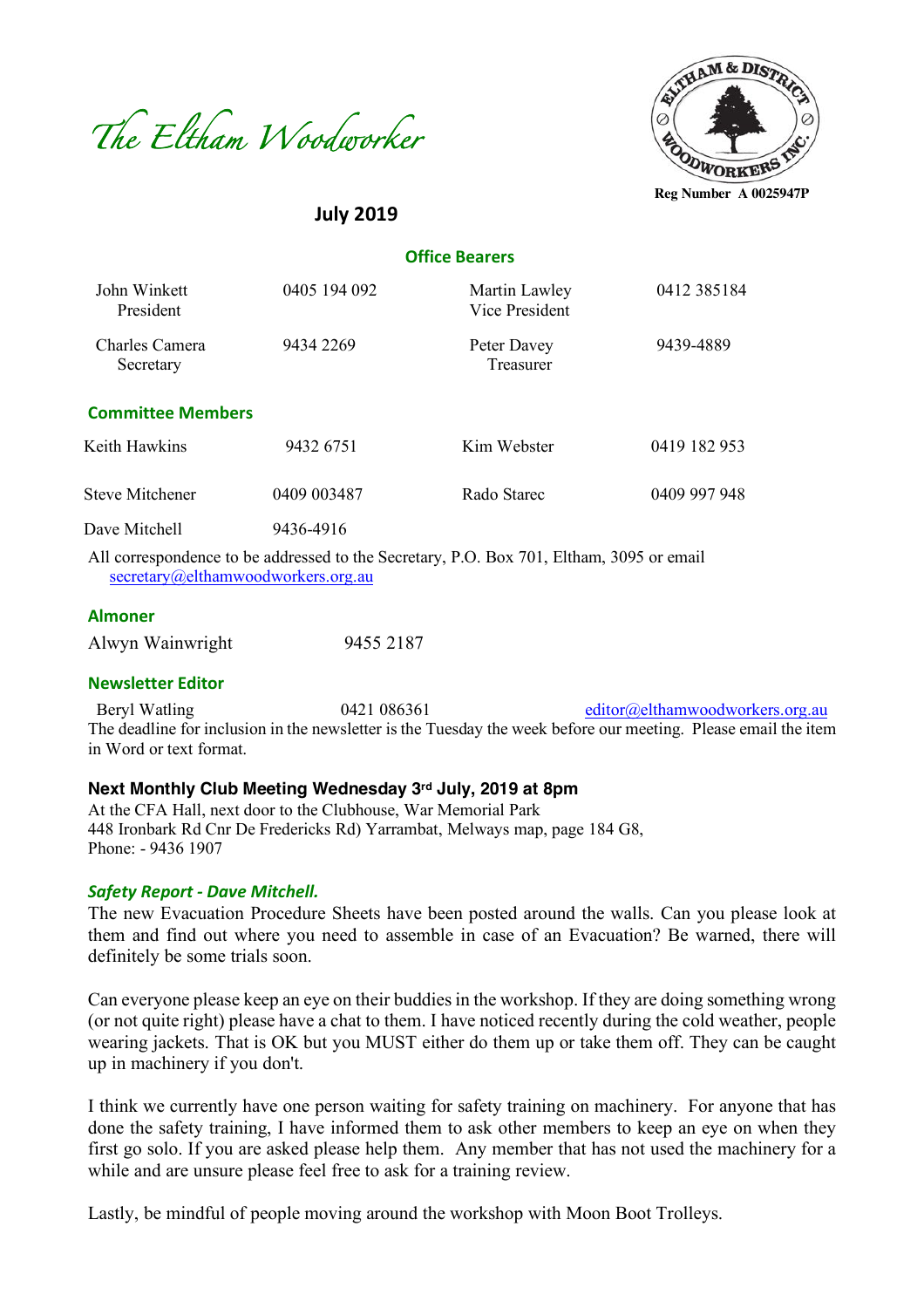#### *Eltham Library Exhibition - Sandra Dean*

Eltham & District Woodworkers have been involved with the local Community for over 30 years. And while we have a strong image amongst some of the community, we have found that many residents in the local community still are not aware of us. We have an opportunity from 22nd August to 23rd September to broaden the awareness of our Club.

We have arranged to display some of the work produced by Club members at the Eltham Library prior to our Exhibition in November during these dates. Not only is this an opportunity to display our talents, promote the Club, advertise our November Exhibition, but it is a chance to sell off some of our excess items.

If members interested in participating could send photos of their work, accompanied by sizing details for larger items, we will be able to see what we can accommodate. Alan West is helping to organise our display, so I would like members to email images and information to him at: fernyhill25@gmail.com

There has been a very limited response so far, so please step up and support your Club. Don't leave it to the regular few. Entries need to close in the next few weeks so we can do the final organising.

Sandra Dean.

# Point to ponder….

# Are you a Club Member, or just a Member of the Club?

# *Replacement Dust Extraction Proposal*

The Committee are currently proposing to replace the outside dust extraction system.

#### **Reasoning**

Whilst the dust extraction system is OK from a workshop extraction point of view but is problematic from the collection point of view and not effective at filtering the fine dust.

During the extension works there were 3 Bob Cat buckets of sawdust removed from the shed. The machine motors were also covered in dust. A definite fire hazard.

The left (Bandsaw) unit is very difficult to fit the collection bag which then leaks dust into the shed enclosure.

#### **Costing**

We have had one estimate of about \$30,000 which was not considered. We have had a quote from Eziduct for a nominal \$15,000 for the eCcono 4000 model. (Refer http://www.eziduct.com.au)

This unit is more efficient in filtering and more cost effective with power than our current system. It is an industrial system, and uses 240 litre plastic rubbish bins for collection. It also has a shaker system to drop the fine dust into the bin when turned off. The noise level of the new system is expected to be considerably less than our current system. It includes panelling around the outside unit so we do not require an extra shed. We would remove the current shed.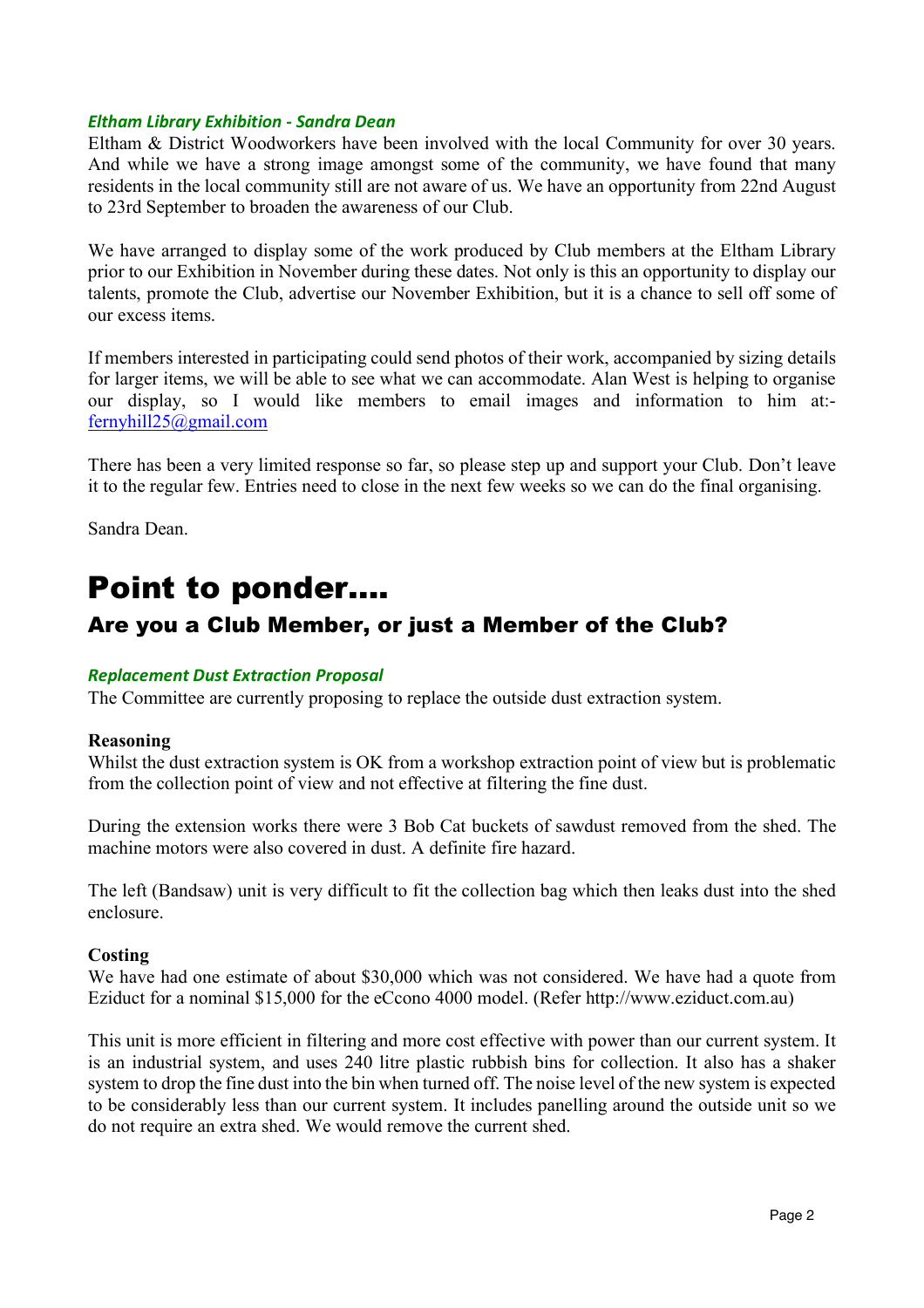We are also considering the purchase of electronic blast gates for about \$2,000 extra (from Timbecon). These improve the overall efficiency of the system and would replace our current mechanical blast gates.

# **Permits**

As the unit would be mounted about 600mm from the house cladding we may need a Council Building and/or Planning Permit.

# **Funding**

We are going to approach the Bendigo Bank and the Local Federal Member for a grant. The Bendigo Bank provides grants to Community Groups and there is no requirement to bank with them. We moved our Term Deposit Funds into the Eltham Community Bendigo Bank some years ago to improve our chances of future grants.

# *Mentor Monday Report - Dave Mitchell*

The Monday group is going well, no I really mean EXCELLENT.

Rodney has been making Children's toys (rocking horse, walking block trolley and doll's crib). Gus and Mathew are making boxes. Dave R has been working on a set of 4 drawers with dovetails and a glass fronted hutch to go on top. Caryl was working on a rustic firewood trolley (however she is on leave at present).

Patrick has just completed a side table with a cupboard door. Robert has completed a natural edge mirror and is now working on a glass top table with 3 legs joined with halving joints (or do you call them thirdly joints). Batoul has just completed her side table with curved legs and a small drawer. Russel has just finished a bench seat that can be pulled apart for packing. Jim has started on his 6 metre long segmented boat mast. David B is making a Ukelle (a stringed box). Jane is making a fly screen. Lastly someone else is making something (just in case I forgot you).

Many thanks to Martin and Charlie for their help.

# *Hand Tool Workshop - Martin Lawley*

What an interesting afternoon with a good turnout, which could have been spent keeping the heater warm at home. The topics, of cabinet scrapers and chisels, seemed to create an interest in a how to use, sharpen and what to do with them in relation fiddle back (cranky grain) timbers. In sharpening the scrapers, the use of a fine cut file as well as using an oil stone or a diamond plate to polish the edge; before using a burnisher to put the cutting edge on it, I think everyone had a go at it so I have a couple of nice sharp scrapers in my tool kit.

Sharpening of chisels was good as most members had brought along various sizes of chisels but no one had brought along a mortice chisel so we could see the difference in thickness and weight also how they are used as to how we use firmer and butt chisels. Everyone was able to sharpen their own chisels under some guidance from me and Rod most certainly did as he had a new set with him.

Sandra Dean bought some interesting planes and other wood working tools some of them are over 100 years old, there was a Jack plane which had the original owner's initials and date (1911) stamped on the handle also a gimlet as well as a router which created a lot of interest in what type of plane and what it's used for. Another tool Sandra bought in was very old rounder more than likely for wagon spokes or heavy chair leg tenons, I think on the size and weight of it, it was for wagon spokes.

The next Hand Tool Workshop is on June the 24th from 1:30pm. To 3:00pm.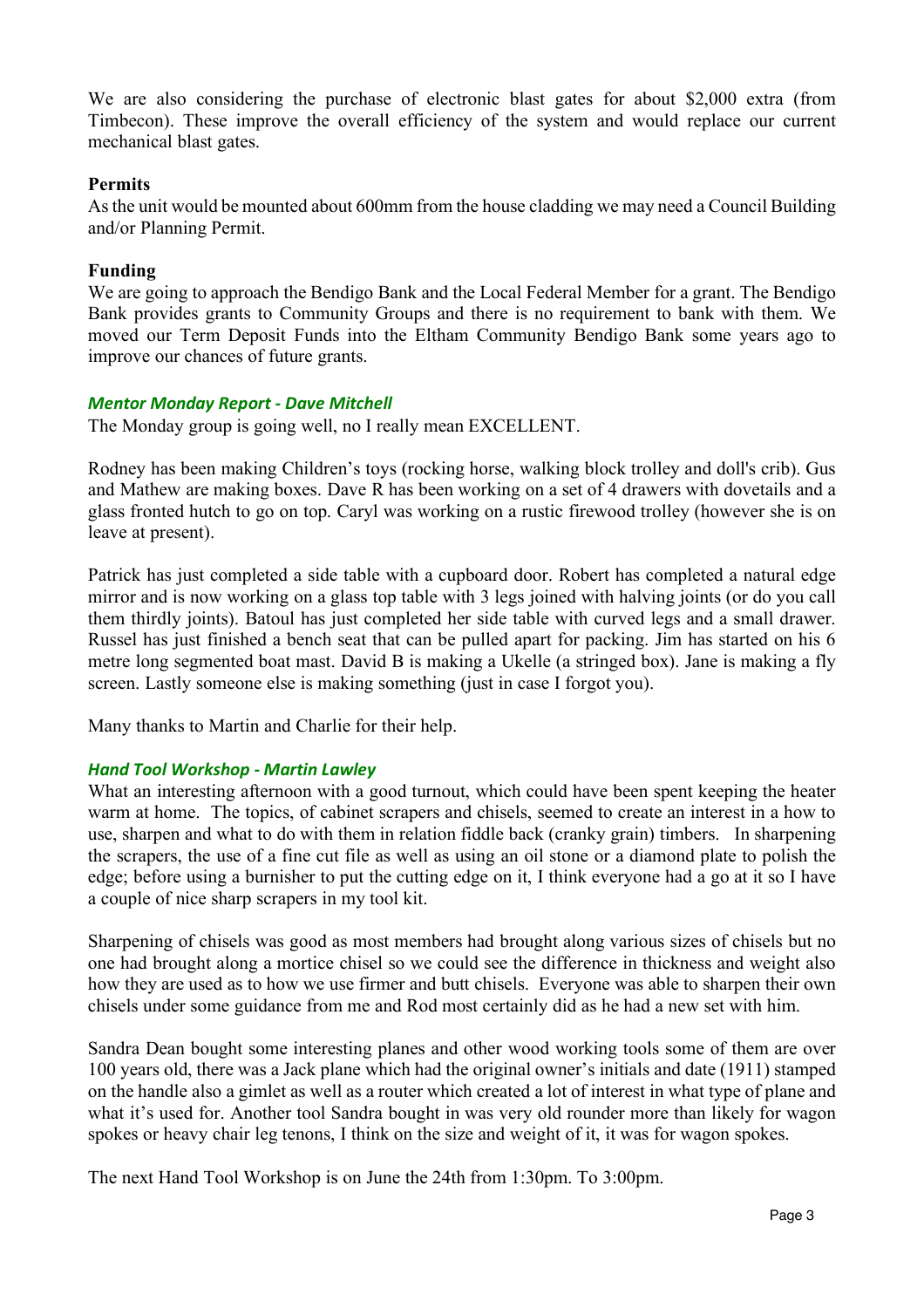#### *Around the workshop – July 2019 - Charles Camera*

A highlight of this month's activities was the annual Healthability program. A number of very dedicated members including Paul Rushton, Barry Vaughan and David Green have been busy making kits of components for the program and pictured below is some of the crew assisting clients to assemble them into useful and fun items. The Healthability program is one of our most notable community activities that has high recognition especially within Nillumbik council and has over the years garnered a great deal of goodwill for the club.





will be held over the weekend of November 9<sup>th</sup> and 10<sup>th</sup>. The exhibition is traditionally the highlight of our club's activities and has always been well supported by members showing some of their work completed during the year. To all members -**please consider showing at least one item and if you haven't started something there is still time!** The club has many new members all of whom are especially urged to get in and support our tradition. All items are welcome, the show is not a competition and all items will be deemed showworthy. Pictured opposite is the first completed work by one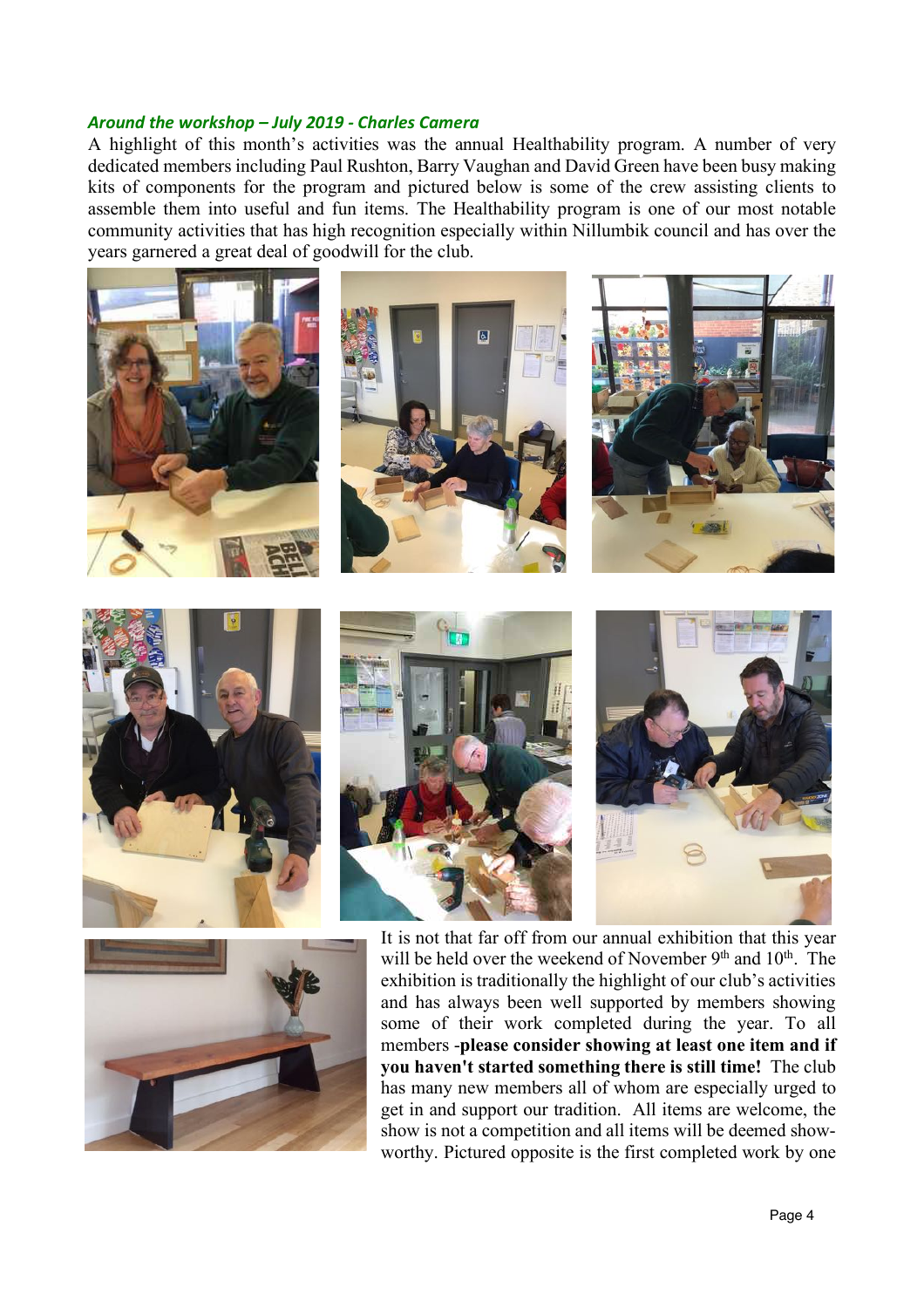of our newer members, Russell Wanklyn who fashioned the entire piece from two slabs of Silky Oak

he purchased at one of the timber sales earlier in the year.

Several long term members were so disappointed that the old timber sign at the front of the club house had decayed that they decided to do something about it. Sandra Dean and Steve Mitchener convinced the committee to have it replaced and after obtaining a timber slab from Leigh Conkie with the help of Keith Hawkins, Steve has produced the new sign pictured – mostly using hand routing!

With increasing interest in hand tools and with a bit of

prodding from the Instruments group, Martin Lawley has acquired a very decent set of rasps for the club. No doubt a "how to effectively use a rasp" practical day will follow soon but if you feel that you are already proficient, they are available for general use. Like all other quality tools, they will only remain useful whilst we look after them so please take care. On the same subject, long before electric routers and drills and such brands as Hitachi, Makita, Festool etc became du jour, the woodworkers all knew older famous brands. Before the days of internet and local hardware stores these makers relied on catalogues to get their range known. These are now a historical oddity and very thin on the ground but if you click on the following link you will be taken to site where a large number have been scanned and can be electronically displayed. Click on which ever catalogue image you wish to peruse and the contents will be displayed. (Thanks to Ian Berry for submitting this little jewel.)

# https://archive.org/details/internationaltoolcataloglibrary

Members who attended the last general meeting would have been enthralled by our guest speaker Aldo Bilotta. Aldo is a graduate of RMIT in Fine Arts and is primarily a sculptor but is also proficient in fine furniture and famous for coach building. He has been engaged in around 10 vintage car rebuilds over about 10 years. Interestingly Aldo pointed out that a rebuild is still considered an original car as long the engine, gearbox and chassis has the original builder's number. A rebuild usually involves the minimum of the three above items and most importantly the radiator as that defines the body profile. It is amazing that so much technology was utilised in wooden coach building such as the need to bolt each piece and insulate with felt (to reduce squeak) rather than the usual glue or tenons – this was



because the body flexes and all the usual methods would have lasted until the car went over the first rut! You can see some of Aldo's work here

https://www.facebook.com/people/Aldo-Bilotta/100012081136146

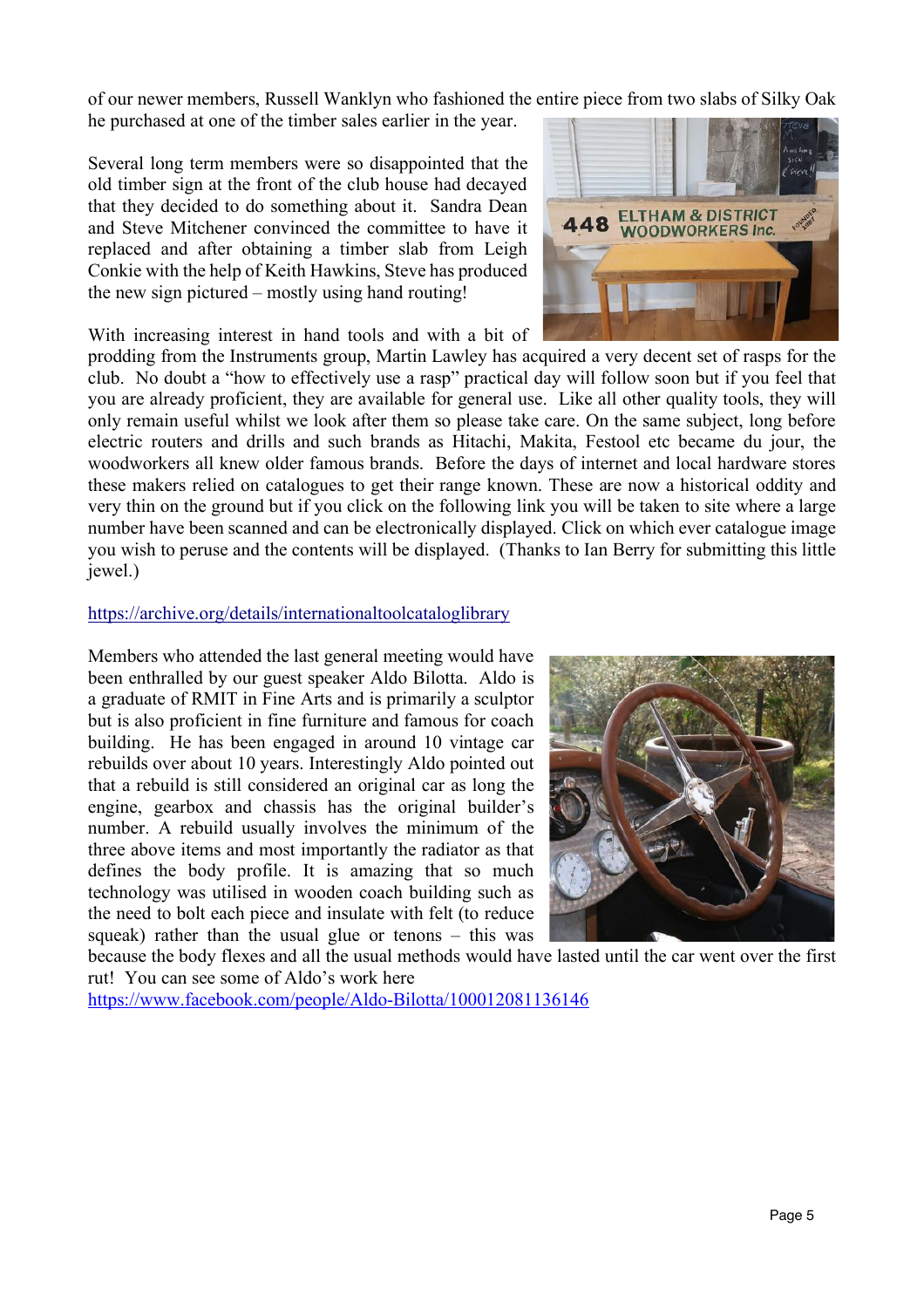

And what have I been up to during the month? Well lots actually and two projects were rather interesting in different ways. First, I had an inquiry asking if someone from the club could turn up two wedge shaped round wooden bases to allow fans to be fitted to a sloping roof on a new build. On

seeing the job at hand, I first though it was for the more experienced turners in the club but then in a flash of brilliance I realised that there was an easy way to make them. Well actually it was brilliant until I started. I mounted the stock wood at a skew angle to the face plate and faced it off perpendicular the turning axis. Well yes it did the trick but what I had not counted on was, that a skewed piece

thicker on one side than the other, becomes very out of balance and before long my lathe was dancing a spirited fandango at a high volume. So, for interest how would the smarter turners have done it?

The other job was to turn two large wooden finials to replace ones that had decayed over time and were an eyesore. The turning was this time very straight forward but quite the largest pieces I have ever attempted as can be seen in the picture opposite with my new one and one of the old ones.

Next month I would like to hear from members who no doubt also get up to some interesting projects that they can share in this piece – (looking forward to stories and pictures.)

# *Scrollsaw Group – 1/6/2019 – Steve Mitchener.*

A small but efficient and effective group today. Maike was an apology.

Graham and Tony upon arrival immediately started to complete the test tagging of the Club's electrical items. This was finally completed late morning, and both then turned to the purpose of the group, which was scroll sawing.

By this time, I had finished what I had brought along, pieces for a desktop pencil holder with a woven edge effect. And Beryl had started cutting more reindeer, but was floundering on the first one. I suggested a new blade, and offered to cut one on my machine to see if it was as difficult as Beryl was making it look. Lo and behold, experience and expertise made it look so damn easy Beryl was embarrassed. (Beryl was still struggling with the first cut on her one.) A big part of the problem was the quality of the Radiata Pine chosen for the job. This lot was definitely not top quality timber.

By the end of the day, between us we had cut out a total of nine reindeer I think it was. Which put Beryl halfway through this Christmas project, which is good, as we are now halfway through the year. (Needs twenty, and managed to cut one last time we were here.) Tony was also compound cutting, and having better results with the different patterns he was cutting. (Also, he was cutting a different timber.) Graham worked on cutting an intricate and detailed trivet, and then turned his attention to a compound cut pattern in a very thick piece of wood. This proved difficult due to the thickness on his Hegner. But I was able to put it through my machine and finish the job without any problems.

And a final note: Geoff Oliver joined us for a while, and did some work in the machine room on the Jewel Box which is the Raffle Prize. It's looking really great, I can't wait to see it finished and oiled up.

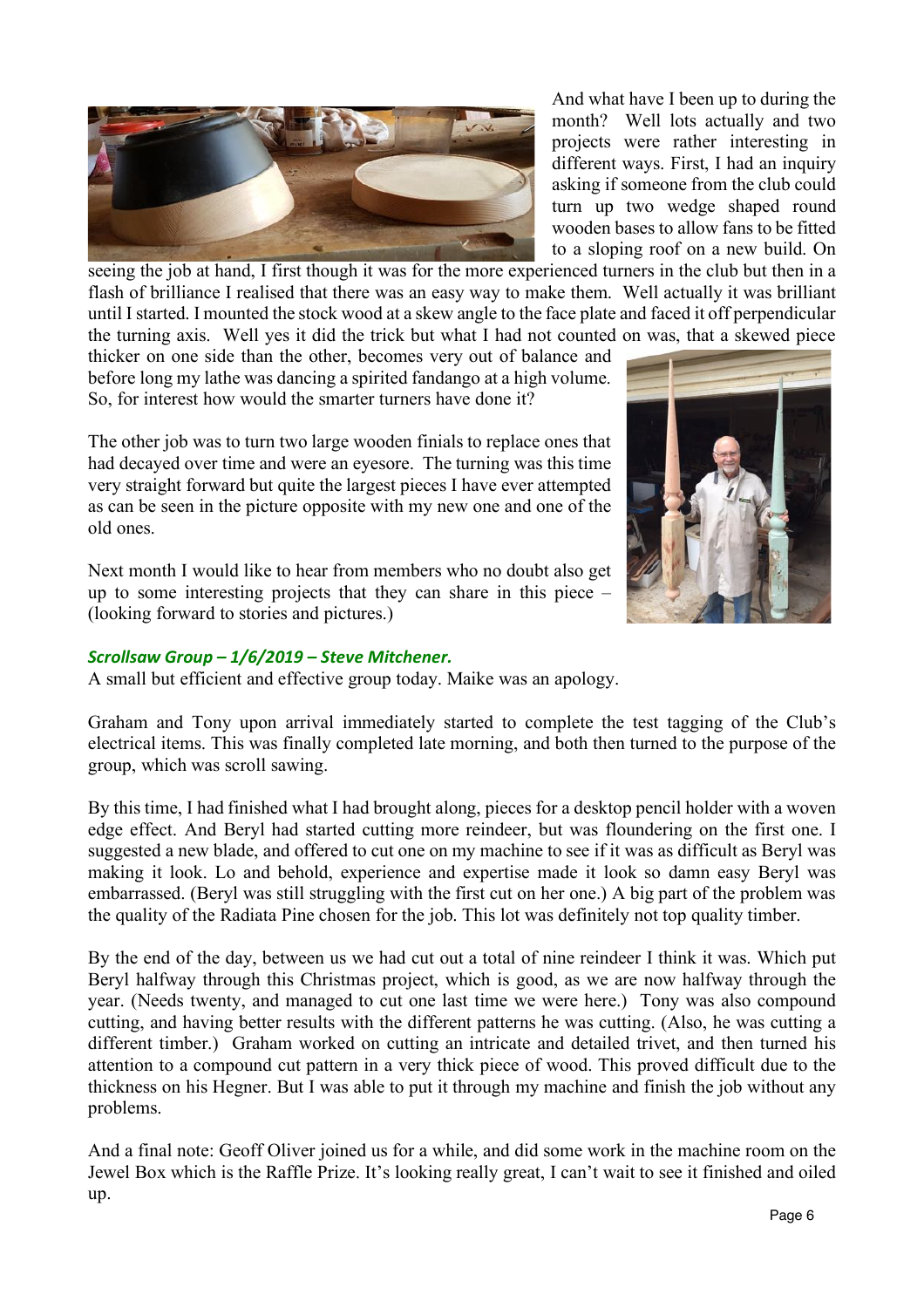#### *Box Making Group – 5/6/2019 – Steve Mitchener*

Wednesday box making is always a small group. We had Steve Hood working on boxes for his turned pens. Using Redgum strips set in Tassie Oak, in two different designs. Geoff Oliver was working on three different boxes, in various timbers, all with drawers and corner legs to lift them off the bench top. A very stylish design. Sandra was machining up some small Huon Pine boards to make the sides for a small box to suit a Huon Pine lid made some years ago. It had some undulating shapes carved into it and had aged to a very rich mellow colour.

I was trimming down the plank for the new Club sign. Once I had created a flat base edge on it, it was narrow enough to slip it through the thicknesser to level out the top. (After all the appropriate checks of course!)

We had a visit from Shane and Rhys, father and son, both interested in joining the Club. Rhys wanting to learn turning, Shane wanting to learn other skills to incorporate his blacksmithing skills with. (*Maybe Cabinet Making, Carving and possibly Pyrography. A man after my own heart. Don't get tied down in just one discipline.*)

After the group ended for the day, I spent the time waiting for the general meeting later this evening to do the extensive graphics layout for the new sign. So, it was an eventful day for all involved here at the Club.

#### *Carving Group – 7/6/2019 - Steve Mitchener*

I arrived early and finished laying out the graphics for the new Club sign. I had to redraw the street numbers, as I had centred the lettering on the sign and lost the space I had created when I designed the sign off-centre. (Looks better centred, so I was glad I changed my mind on the layout.)

Alwyn was here working on his Green Man Door Knocker. Made considerable progress going by the mess he made. John Leahy was making finials for a bird house he was building. And then turned his attention to a Santa Claus face carving.

Maike was shaping her small birds. Batoul was working on what appeared to be a nest of Flamingos. (Didn't have the heart to tell her ALL Flamingos only have ONE chick at a time.) Sandra worked on her pictorial scene, while I used my equipment to rebate the sides of the carved lid and the edges of her Huon Pine box sides which were the focus of her activities in the last box making session. (See previous report.)

David Green (alias 'The Nomad') worked on pieces for his Ukulele and a wooden padlock. (*He tried to pass this off as "a mystery item". But I have been in the Scrollsaw scene for too long, and recognised the pieces, and blew apart the "mystery"*.) He also brought in Skittle, complete with legs, to do some pyro on the body. He was going to leave without doing it, but Maike and I badgered him until he conceded and finished the damn thing off. (*Another 'fat bird' bites the dust.)*

Rod started on the first piece of his nativity scene. It consists of 15 pieces, some are of a reasonable size and detail, so this could take a couple of years.

For 'show and tell' today, I brought in a bird I had started on. It's an animated predator. (*A Wedgetailed Eagle that flaps its wings*.) Hopefully it will discourage any more 'fat birds' showing up on these premises. Once the who-hah had settled down, I worked on my little man from last session, who is now developing details and is turning into a back-packing hiker. (Not bad for a random design on scrap wood, with no planned details.)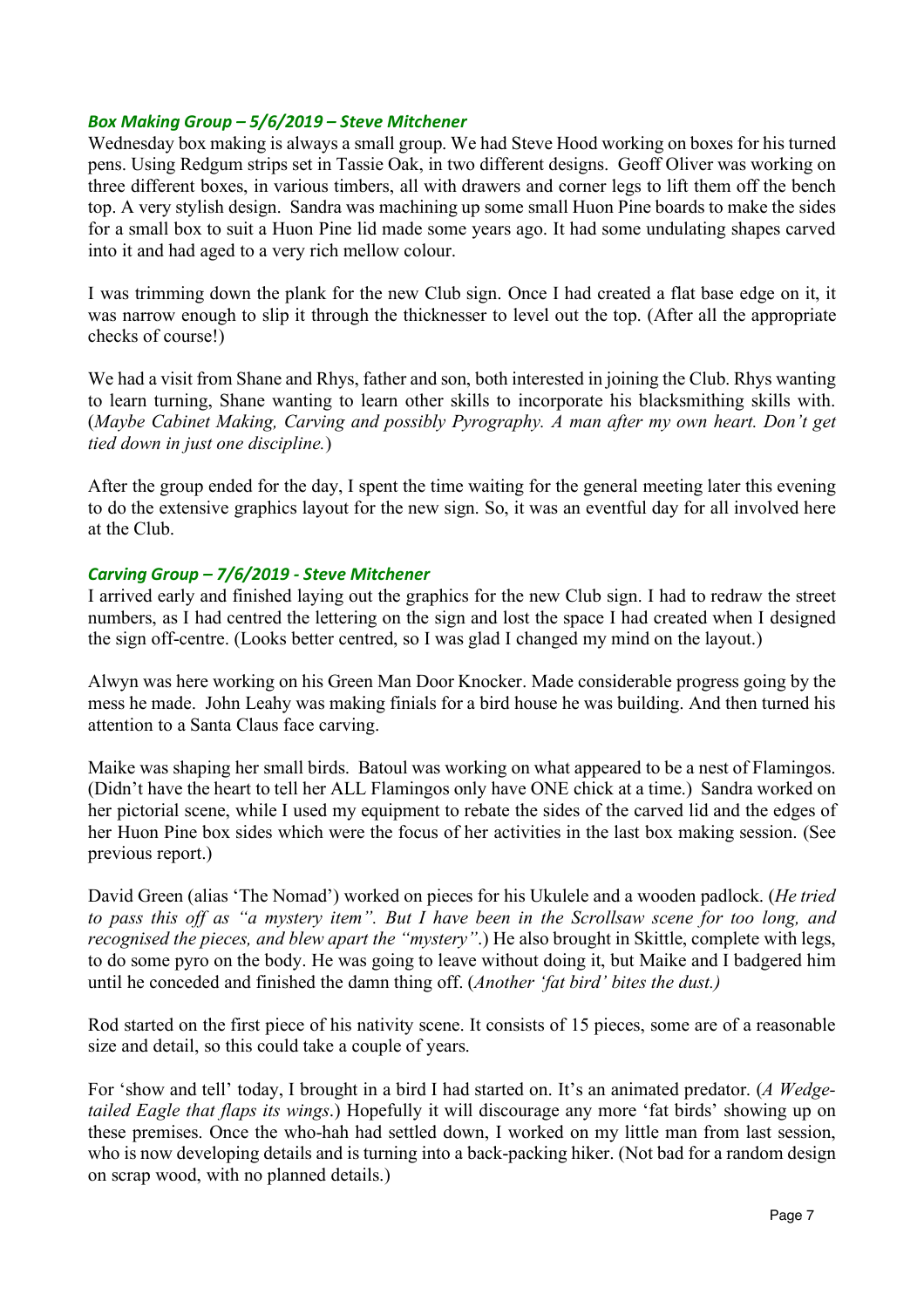#### *SKITTLE - The Nomad.*



Over the past you may have read on numerous occasions about a wooden bird being created in the carving group. In more than one of these articles it had been stated that the carver known as "The Nomad" was making slow but steady progress on a very large or oversized bird, ie not to scale. This fact didn't concern me as I had never seen a bird like this in real life so I had nothing to go by.

Well I (The Nomad) am pleased to announce that "Skittle" has finally been completed. He/she will appear in this year's exhibition and was going to have a sale price on it. However, Mrs. Nomad quite liked the finished product and has claimed it as her own. So, Skittle will still make an appearance in the exhibition but the price will now be NFS.

Happy carving from "the nomad".

# *Box Making Group – 15/6/2019 - Steve Mitchener*

Another busy day at Box Making, with a few members making short visits to get things done. First off was Barry Cole who has scrollsawn and laminated together Radiata Pine pieces for the sides of a rose shaped box. Barry made use of the spindle sander to clean up the interior cuts of the box. Now he can fit the base and shape the rose flower for the lid. But that will be a whole other story.

John Kinrade was here for a spell. He continued with machining timber for his box, and we routered the rebate in the bottom for the 3mm thick base board. Then we discussed the best way to utilise the beautiful grain pattern in the wood to "wrap around" the box. This decided, John docked the piece to the various lengths needed, ready to cut the mitres in the next session. Andy popped in to machine legs up for a work bench. Because he is also a tall person, he would find a 'standard' bench too low for prolonged use. So, making your own is a good solution. (*Well, it worked for me*.)

Sandra spent some time cleaning up some blocks of wood ready for carving. Then glued up the Huon Pine Box we have been collaborating on in the last couple of sessions. Then Sandra hand sanded some Silky Oak to prepare another box for gluing.

And Barry Lay rang and arranged a quick visit to machine some timber. He loitered long enough to enjoy a cuppa with us and have a chat. Then Keith Hawkins popped in and thicknessed some timber, then popped out again.

Once all these part-time wood-workers left, I settled down and spent a couple of hours painting in the lettering of the new Club Sign. It's really coming along now, though I think another coat of paint will be required before I seal the thing and locate it outside the Club. I have already worked out how I am going to do that, so there will be no major delays or surprises. It pays to have a plan…….

# *Carving Group – 21/6/2019 - Steve Mitchener*

This proved to be quite a busy little group today. There was a very diverse range of objects and products being handled to show the versatility of carving.

Sandra was chiselling out the bowl of a very large stirring spoon. It appeared to have an animal (a cat) coming down the handle towards the bowl. Maike was sanding the two small birds she had carved, and preparing to seat them on a short piece of branch as an appropriate setting. Batoul was mainly sanding blocks and branches for bases. There was some discussion about how she should present her Flamingos.

Alwyn was continuing to make great progress with his door knocker. Rod continued to develop the figure of Joseph for his nativity scene. The Nomad (a.k.a. David Green) was working on a Bobs Set